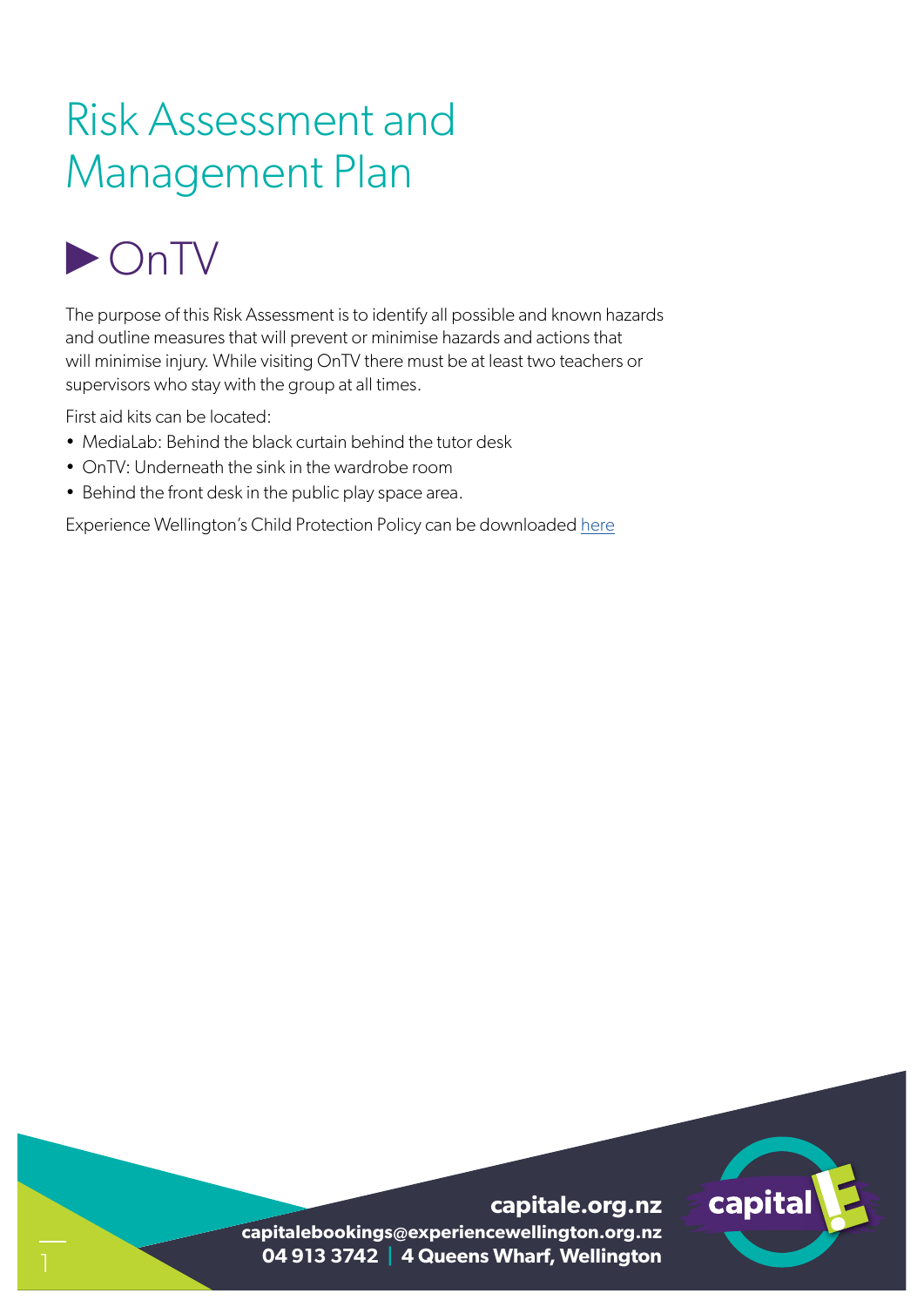#### Known Possible Hazards

| <b>Hazard identification</b>                           | <b>Prevention and minimisation</b>                                                                                                                                                                                                                                                                                     | <b>Action</b>                                                                                                                                                                     |
|--------------------------------------------------------|------------------------------------------------------------------------------------------------------------------------------------------------------------------------------------------------------------------------------------------------------------------------------------------------------------------------|-----------------------------------------------------------------------------------------------------------------------------------------------------------------------------------|
| <b>Electrical shocks</b>                               | All cables are positioned behind<br>desks or as high as possible. Those<br>on the floor, walls and ceiling are<br>taped to the surface. All electrical<br>equipment has rules of use and is<br>regularly maintained and has passed<br>electrical compliance checks.                                                    | Call 111 and advise Capital E staff<br>member. Do not touch person but<br>stay with them. Manage the rest of<br>the group.                                                        |
| Equipment falling<br>over, or tripping on<br>equipment | All cables and cords are taped down<br>or out of the way. OnTV rules are<br>discussed before the session and<br>included in all instruction manuals.                                                                                                                                                                   | Advise Capital E team member. Minor<br>injuries will be treated by a Capital E<br>First Aid certified staff member. For<br>major injuries 111 will be called.                     |
| Slipping on wet floor                                  | Wet floor signs will be put up, groups<br>will be notified of any known wet<br>areas when they are on site.                                                                                                                                                                                                            | Advise Capital E staff member and<br>administer first aid.                                                                                                                        |
| Going to the toilet,<br>leaving the OnTV area          | Students must notify a teacher,<br>supervisor or Capital E team member<br>that they are leaving the OnTV area.                                                                                                                                                                                                         | Teachers/supervisors must know<br>where the students are at all times.                                                                                                            |
| Stranger Danger                                        | No unauthorised members of the<br>public will be in OnTV, however, the<br>Capital E play space is open to the<br>public. The teacher/supervisor is<br>responsible for the overall safety of<br>the students. Students are to inform<br>teachers/supervisors or Capital E staff<br>if they need to leave the OnTV area. | Capital E staff must be notified as<br>soon as absence is noted. Initial<br>search of the area will take place<br>before calling the police. Teachers<br>are to manage the group. |
| <b>Stairs</b>                                          | Capital E accepted behaviour should<br>be discussed with students before<br>they arrive. This includes, no running,<br>using inside voices and listening to<br>the Capital E instructor.                                                                                                                               | Minor injuries will be treated by<br>Capital E First Aid certified staff<br>member. For major injuries 111<br>will be called.                                                     |

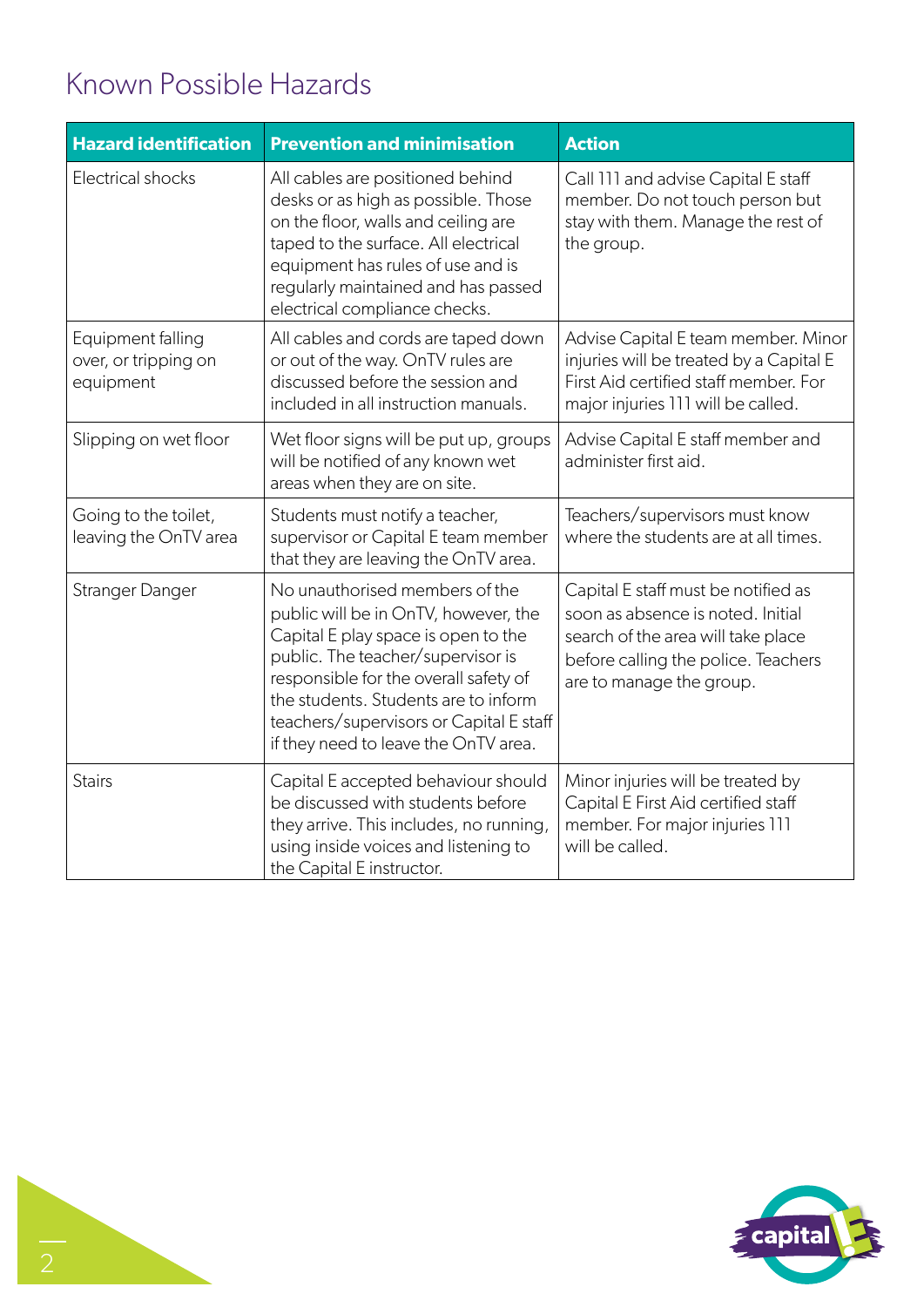#### Student Specific Ailments

Blank spaces are provided for you to complete before your visit.

| <b>Hazard identification</b> | <b>Prevention and minimisation</b>                                                                                                                                                                | <b>Action</b>                                        |
|------------------------------|---------------------------------------------------------------------------------------------------------------------------------------------------------------------------------------------------|------------------------------------------------------|
| Student specific<br>ailments | Individual medical needs are to be<br>disclosed by the class teacher prior<br>to the OnTV visit. The class teacher/<br>supervisors are responsible for the<br>specific medical needs of students. | Classroom teacher to monitor<br>individual students. |
|                              |                                                                                                                                                                                                   |                                                      |
|                              |                                                                                                                                                                                                   |                                                      |
|                              |                                                                                                                                                                                                   |                                                      |
|                              |                                                                                                                                                                                                   |                                                      |